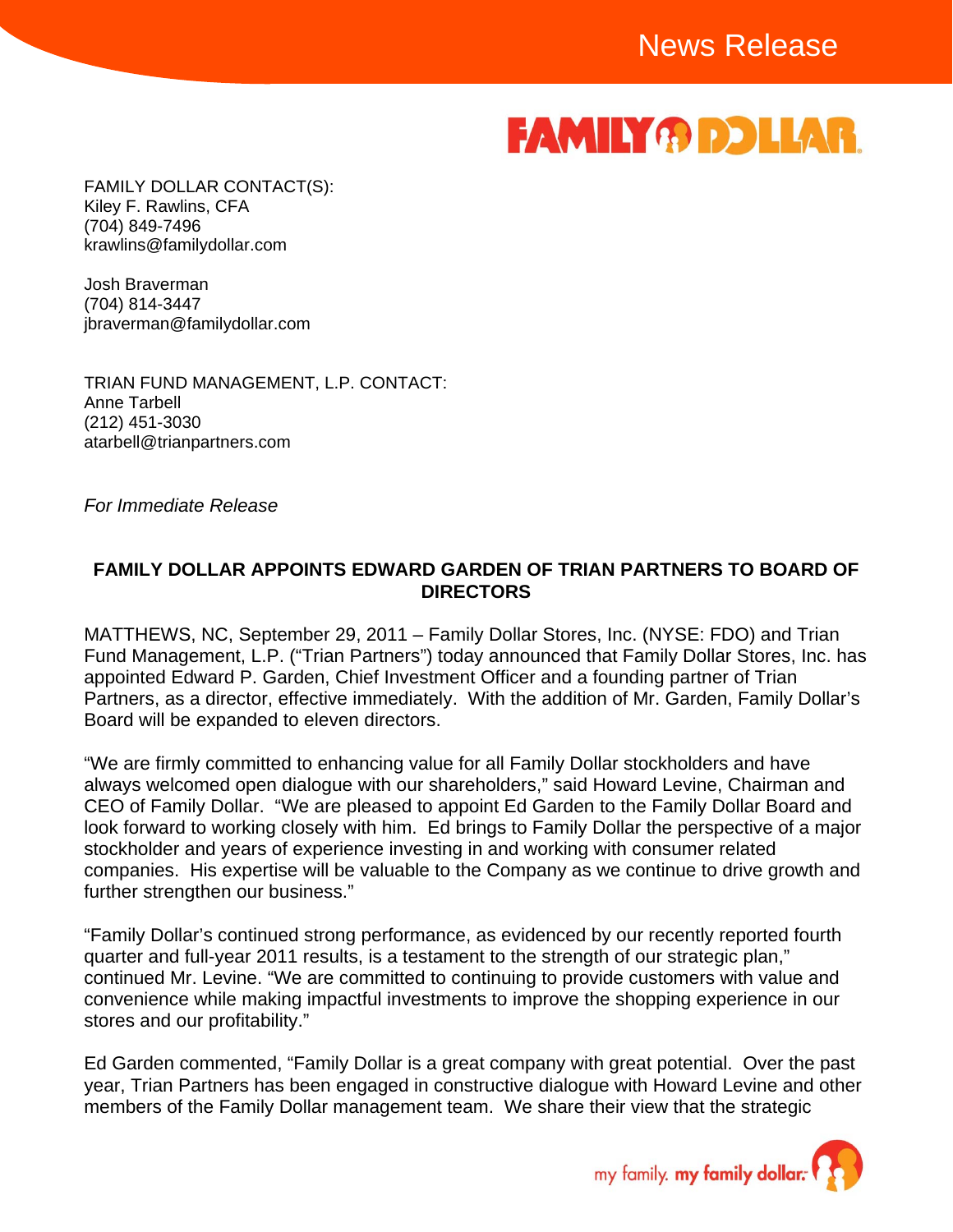initiatives Family Dollar has implemented have significantly improved the Company's operating performance and future financial prospects. I look forward to contributing as a Board member and working closely and constructively with the management team and my fellow directors to help advance our shared goal of enhancing value for all Family Dollar stockholders."

Edward Garden, 50, is the Chief Investment Officer and a founding partner of Trian Partners. In addition, Mr. Garden is a member of the board of directors of The Wendy's Company (formerly known as Wendy's/Arby's Group, Inc. and prior to that Triarc Companies, Inc. ("Triarc")). He served as Vice Chairman and a director of Triarc from December 2004 through June 2007 and Executive Vice President from August 2003 until December 2004. Prior thereto, Mr. Garden was a Managing Director of Credit Suisse First Boston.

In connection with the appointment of Mr. Garden to the Family Dollar Board, the Company entered into an agreement with Trian Partners and certain of its affiliates. The complete agreement will be included as an exhibit to the Company's Current Report on Form 8-K to be filed today with the Securities and Exchange Commission.

### *Cautionary Statements*

Certain statements contained in this press release are "forward-looking statements" that are subject to the safe harbor provisions of the Private Securities Litigation Reform Act of 1995. These forward-looking statements address certain plans, activities or events which the Company expects will or may occur in the future and relate to, among other things, the state of the economy, the Company's investment and financing plans, net sales, comparable store sales, cost of sales, SG&A expenses, earnings per diluted share, dividends and share repurchases. Various risks, uncertainties and other factors could cause actual results to differ materially from those expressed in any forward-looking statement. Consequently, all of the forward-looking statements made by the Company in this and in other documents or statements are qualified by factors, risks and uncertainties, including, but not limited to, those set forth under the headings titled "Cautionary Statement Regarding Forward-Looking Statements" and "Risk Factors" in the Company's most recent Annual Report on Form 10-K and subsequent Quarterly Reports on Form 10-Q filed with the Securities and Exchange Commission up to the date of this release.

Readers are cautioned not to place undue reliance on these forward-looking statements, which speak only as of the date of this press release. The Company does not undertake to update or revise these forward-looking statements even if experience or future changes make it clear that projected results expressed or implied in such statements will not be realized, except as may be required by law.